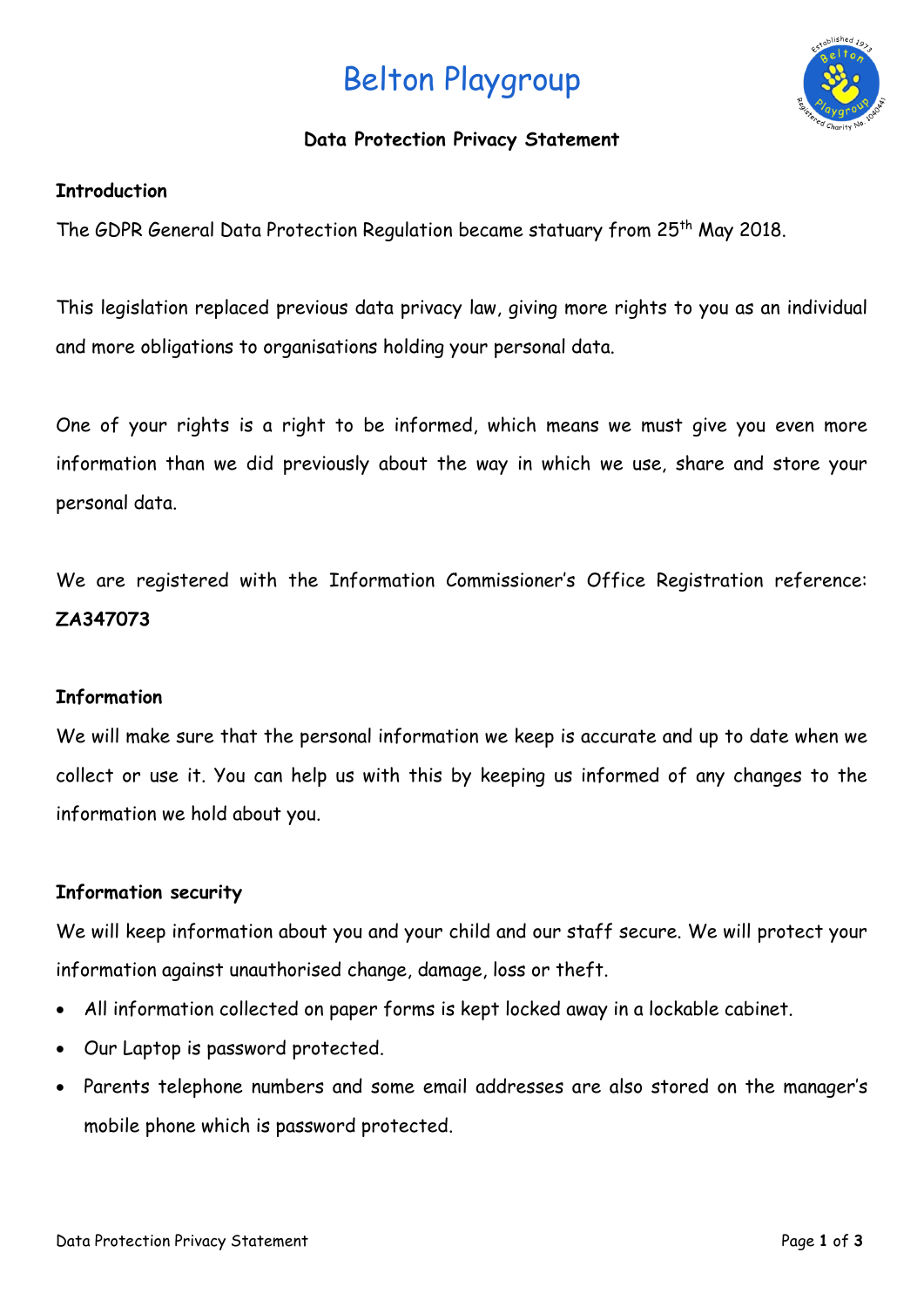Belton Playgroup

# **Types of personal data that we keep:**

- Names addresses and telephone numbers of children, parents and emergency contacts.
- Dates of birth of children, and sometimes parents.
- National Insurance numbers of some parents (for funding applications).
- Email addresses of parents.

# **While your child is with us we store information in regarding:**

- Their ongoing progress and development.
- Photographs.
- Accident and Incident records.
- Medication records.
- Records of concerns or complaints.

# **Keeping information**

We will hold information about you and your child only for as long as the law states we must. After this, we will dispose of it securely. We keep:

- Children's records (including parents information) for 7 years after they have left the provision (Statutory Framework for the Early Years Foundation Stage, Childcare Act 2006)
- SEND (Special Educational Needs and Disability) records until the child is 21 years. (Limitation Act 1980)
- Safeguarding Records until the child is 25 (Local Safeguarding Children Board)
- Records of death, injury, disease or dangerous occurrence for 3 years (RIDDOR 1995)
- Accident forms for 21 years and 3 months (Statutory Framework for the Early Years Foundation Stage, Childcare Act 2006)